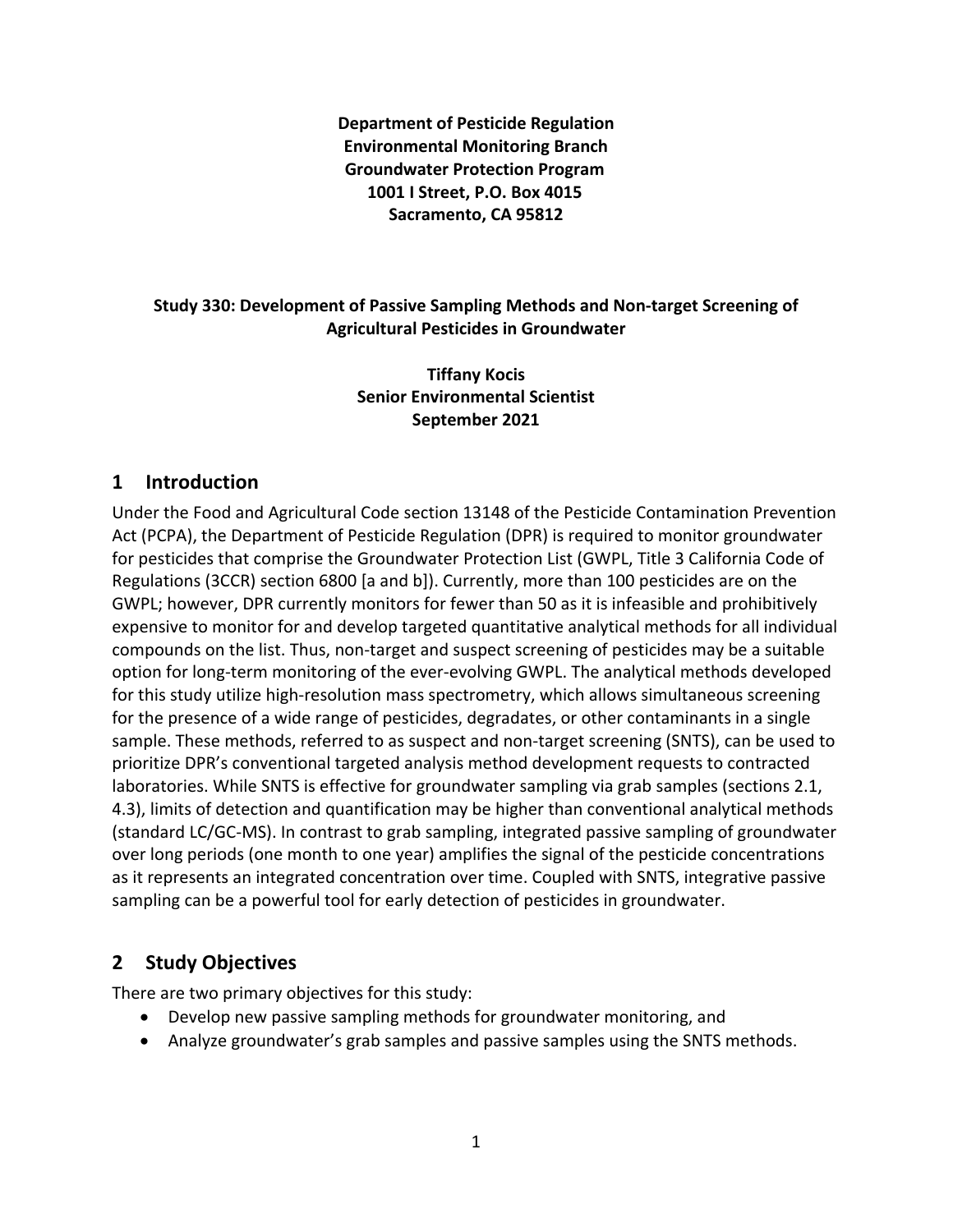## *2.1 Develop passive sampling methods for groundwater*

Passive sampling technologies for monitoring pesticides and other contaminants in groundwater are utilized worldwide. A passive sampler consists of a collection media in a protective housing that is then deployed for a predefined time interval either inside the well or in a sampling chamber outside the well. The resulting sample represents an integrated concentration over time; this concentration is an amplified signal of the concentration in a grab sample. A grab sample refers to a water sample taken at one location at a single point in time. GWPP traditionally collects grab samples when sampling groundwater for pesticides.

Generally, passive samplers for groundwater are deployed in monitoring wells. This study aims to develop passive sampling equipment and methods for use on active, shallow domestic wells using a custom passive sampler that is developed and fabricated by DPR's Groundwater Protection Program (GWPP). Passive samples will be analyzed with the SNTS methods and conventional, targeted methods currently utilized by GWPP. The analytical results will be compared to the results from grab samples collected at the same well.

### *2.2 Screen groundwater grab samples and passive samples using SNTS methods*

This objective will rely on concurrent method development at the California Department of Food and Agriculture's Center for Analytical Chemistry (CDFA) laboratory and Thomas Young laboratory at University of California, Davis (described in section [3\)](#page-1-0). These two laboratories will develop SNTS methods to scan for the presence of pesticides and degradates listed on the GWPL and other compounds that may be associated with formulated products used in agriculture. The SNTS methods developed at both laboratories will include targeted analysis of a defined list of pesticides and degradates determined jointly by GWPP and laboratory staff. Results from the SNTS methods from both laboratories will be compared to each other and to results from the conventional methods currently utilized by GWPP.

## <span id="page-1-0"></span>**3 Personnel**

Well sampling and development, deployment, and collection of passive sampling devices will be conducted by staff from DPR's Environmental Monitoring Branch, Groundwater Protection Program under the general supervision of Joy Dias and Carissa Ganapathy. Project personnel will include:

| Project Lead:                | <b>Tiffany Kocis</b>                                                                     |
|------------------------------|------------------------------------------------------------------------------------------|
| Project Staff:               | <b>Rick Bergin</b>                                                                       |
|                              | Annette Narzynski                                                                        |
| <b>Analytical Chemistry:</b> | Center for Analytical Chemistry, California Department of Food<br>and Agriculture (CDFA) |
|                              | Thomas Young Laboratory, University of California, Davis                                 |
| Laboratory Liaison:          | Vaneet Aggarwal for analyses conducted by CDFA                                           |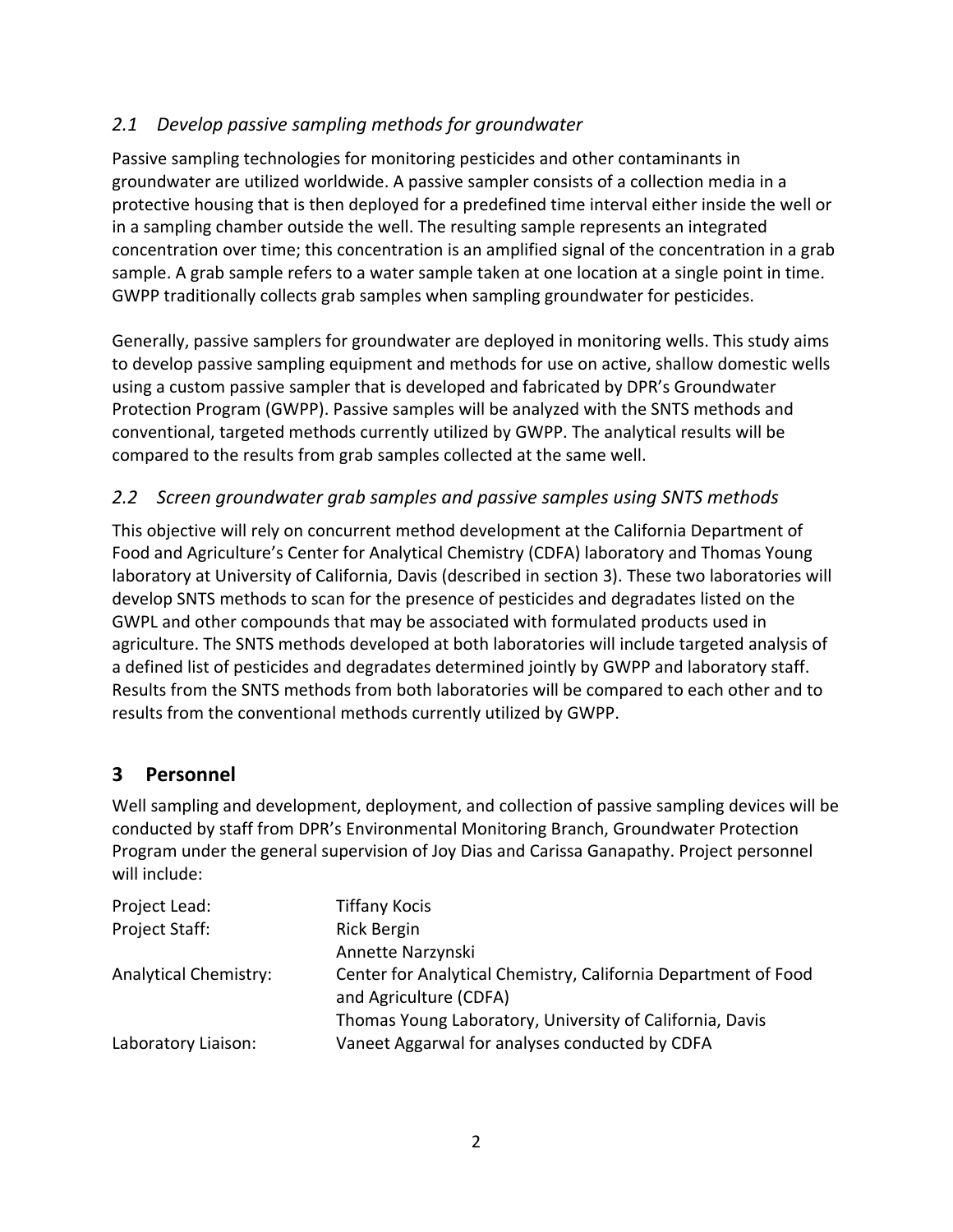Please direct questions regarding this study to Tiffany Kocis at (916) 883-0920 or by email at [tiffany.kocis@cdpr.ca.gov.](mailto:tiffany.kocis@cdpr.ca.gov)

# **4 Study Plan**

### *4.1 Tasks and Timetable*

Timetable is subject to change due to unforeseen circumstances.

|                       | July 2020 – December 2021: GWPP – Passive sampler design development; pilot site testing of<br>equipment and sampling methods<br>CDFA Laboratory and Thomas Young Laboratory – Method<br>development for extraction of passive samples and SNTS of<br>passive samples and grab samples |
|-----------------------|----------------------------------------------------------------------------------------------------------------------------------------------------------------------------------------------------------------------------------------------------------------------------------------|
|                       | December 2021 - April 2022: GWPP - Collect passive samples and grab samples from study<br>sites<br>CDFA Laboratory and Thomas Young Laboratory - Analyze passive<br>samples and grab samples with conventional analysis and SNTS<br>methods                                            |
| May 2022 - July 2022: | GWPP – Prepare report of findings                                                                                                                                                                                                                                                      |

### *4.2 Sampling Sites*

The first pilot site for this project is a domestic well in Fresno County with known contamination from triazine pesticides. GWPP will use this site, and others, to develop equipment and sampling methods. The project will be expanded to approximately ten additional sites. Grab samples will be taken at all potential sites to determine if pesticide contamination is present. Sites for passive sampler deployment should ideally have known contamination in a grab sample for comparison to passive samples (see section [4.5\)](#page-3-0). Ideal sites should additionally allow access up to four times for the duration of the study and have a protected area for equipment deployed near the well (regular well use is acceptable).

### *4.3 Sampling Methods*

Two types of sampling methods are expected for this study: passive sampling and grab sampling. Grab samples will be collected in accordance with FSWA001.03 (Kocis, 2020). The standard operating procedure for passive sampling methods is under development concurrently with the first phase of this study. Quality assurance samples will be collected in the field following the guidelines described in SOP QAQC001.01 (Peoples, 2019).

GWPP will collect up to four passive samples from each site; each passive sampler will be deployed for up to three months. Grab samples will be collected either immediately before deploying a passive sampler, immediately after collecting a passive sampler, or both.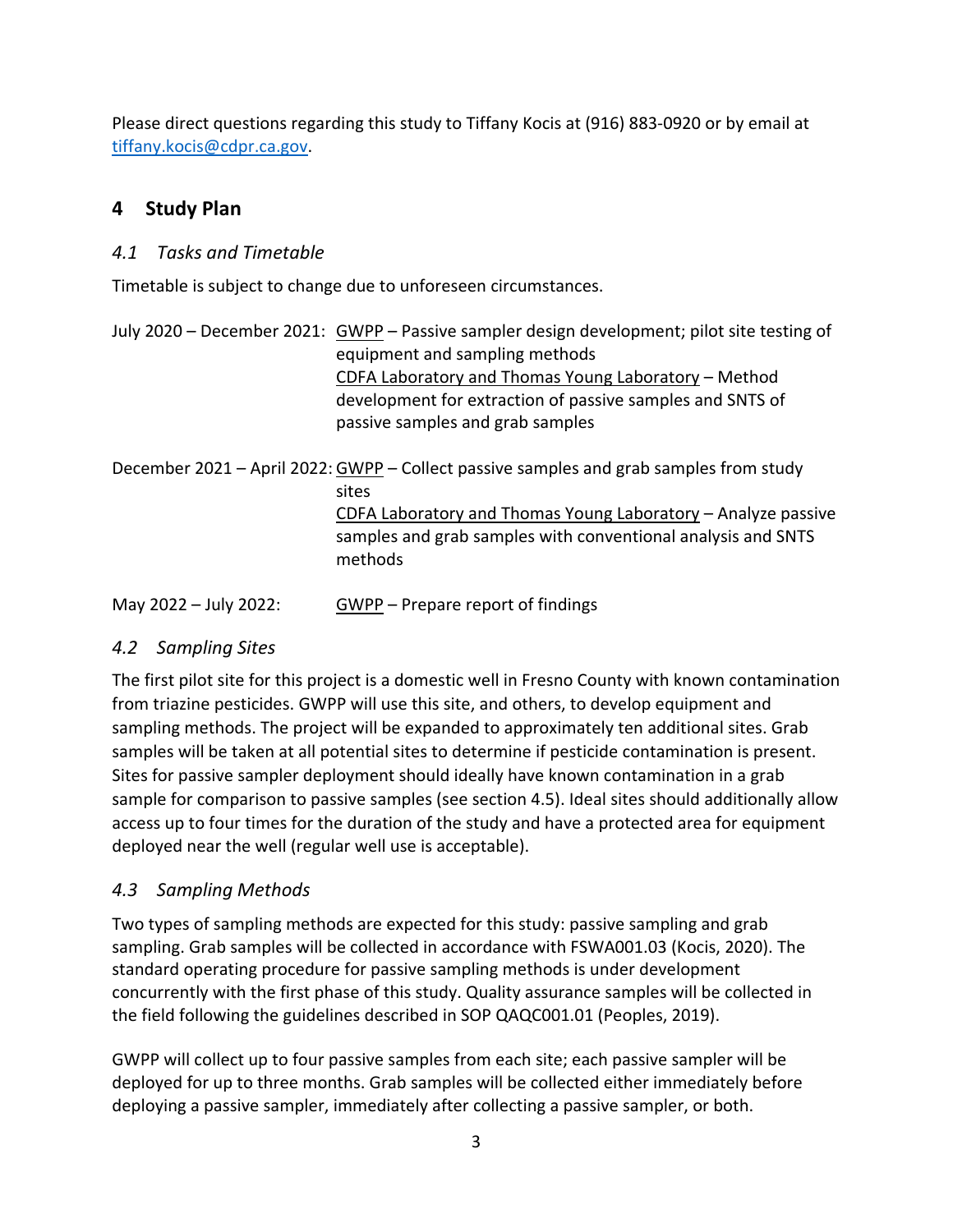## *4.4 Chemical Analysis and Quality Control*

Passive samples and grab samples will be analyzed under a variety of analytical methods throughout the course of this project and are subject to change as methods are developed and improved. Analytical laboratory quality control will be conducted following the guidelines described in SOP QAQC001.01 (Peoples, 2019). Both passive samples and grab samples will likely be analyzed with a combination of the following analytical methods:

CDFA Laboratory:

- Conventional Methods
	- o Multi-Analyte Groundwater Screen, EMON-SM-05-032 (CDFA, 2021)
	- o Triazine Groundwater Screen, EMON-SM-62.9 (CDFA, 2020)
	- o Multi-Analyte Surface Water Screen EMON-SM-05-037 (CDFA, 2017)
- SNTS methods (currently in development)

Thomas Young Laboratory at the University of California, Davis:

- SNTS methods on LC QTOF/MS in electrospray positive (ESI+) and negative (ESI-) modes
- SNTS methods on GC QTOF/MS in electron ionization (EI) and negative chemical ionization (NCI) modes
- Suspect screening against mass spectrometric databases (both in-house and public)
- Target analysis for a limited set of quantified compounds

### <span id="page-3-0"></span>*4.5 Data Analysis*

Results from groundwater grab samples will be compared to results from passive samples collected at the same sites. Results from the SNTS at both laboratories will be compared to each other and to conventional analytical methods at CDFA currently utilized by GWPP. This comparison will establish the performance of the SNTS methods, including the range of chemical characteristics suitable for passive sampling, effective detection limits, and the relative performance of grab and passive sampling techniques for the SNTS of groundwater.

Results obtained from the CDFA laboratory and Thomas Young laboratory will be used to inform future equipment design, additional method(s) development, and assess current levels of the analyzed pesticides in the sampled aquifers. Follow-up monitoring in areas around wells with pesticide detections will occur according to the Pesticide Detection Response Process.

## **5 Communication**

Notice of upcoming sampling will be provided to the County Agricultural Commissioner prior to initiating monitoring in a county. Results will be provided to the participating well users within 30 days of receipt from the laboratory, and a summary of results will be provided to the County Agricultural Commissioners and the County Environmental Health Officers. Results will be published to the Well Inventory Database during the annual update. A final report will be prepared at the conclusion of the study.